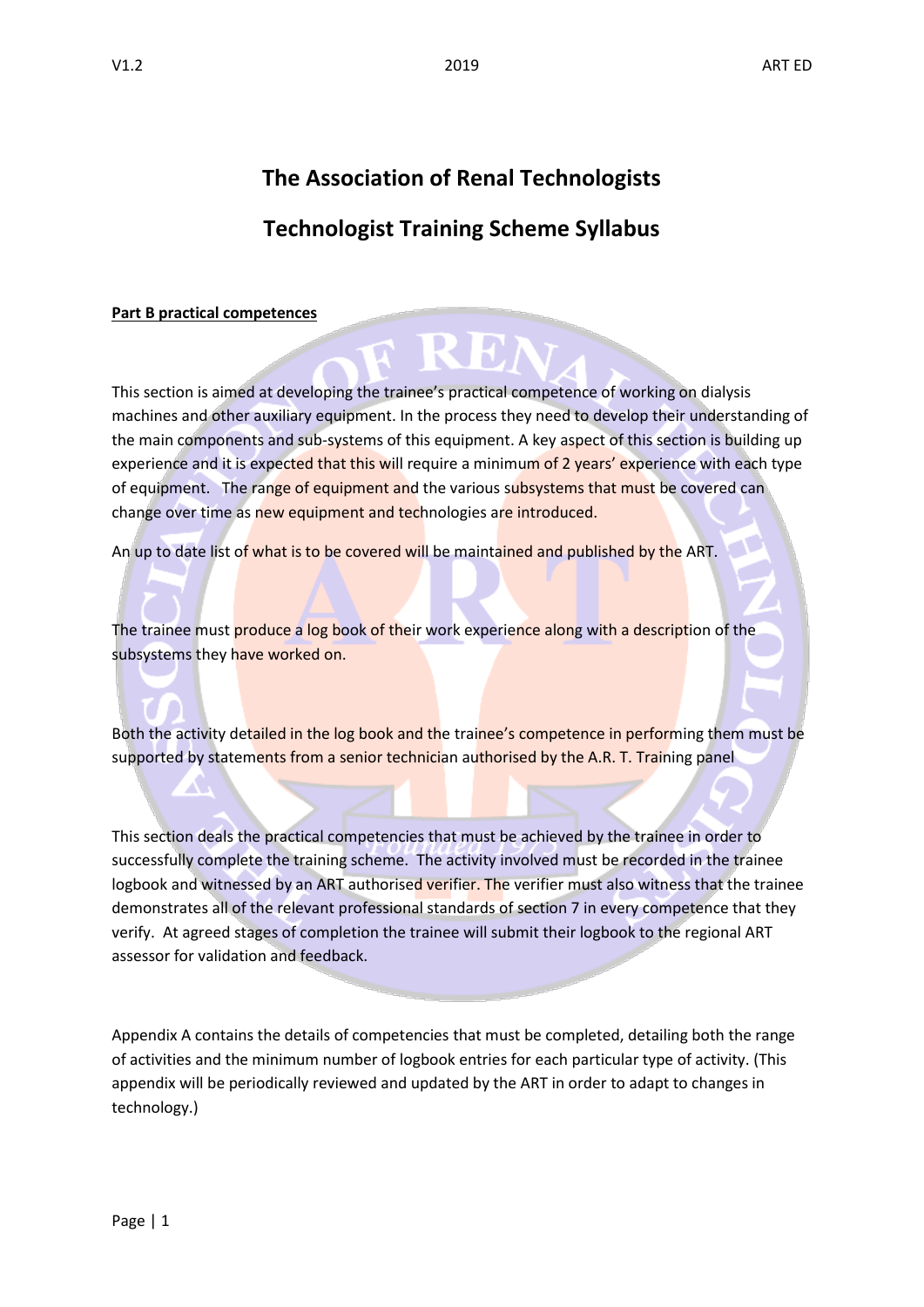ENAL

Appendix A activities can be grouped into eight different categories

- 1. Installation and commissioning of equipment
- 2. Setting up and using equipment
- 3. Diagnosing problems in equipment use
- 4. 4.1 Service and maintenance procedures
	- 4.2 Calibration procedures
- 5. Fault finding and repair
- 6. Documentation
- 7. Consumable evaluation
- 8. User training
- 9. Water quality assurance

In the process of completing the logbook and documenting the activities the trainee must also ensure that the outcomes of Appendix B are achieved.

#### **Guidance on completing the Log book**.

The log book does not have to follow the order and structure of the above outcomes or appendix A. Although the log book itself should be logically structured. E.g. you often undertake tasks that begin with fault diagnoses, followed by a repair and calibration, which you then have to create a job report for. This activity obviously encompasses several tasks and achieves several different outcomes

For this reason your log book needs to be page and paragraphed numbered and you will need to complete a matrix identifying exactly where each of the tasks and outcomes have been achieved. The assessor will use the matrix and only look in the specific location that you have identified to assess your evidence. Non-specific referencing will not be accepted e.g. if your evidence is fragmented over several pages for one outcome or task it may not be accepted. Your log book needs to be concise and well-structured and organised with the key criteria in mind.

Appendix A specifies a range of specific tasks that you must complete as well as the equipment and subsystems that you must work on. You are required to describe the operating principles of each subsystem and have the option to do this in several different sections of the log book e.g. Records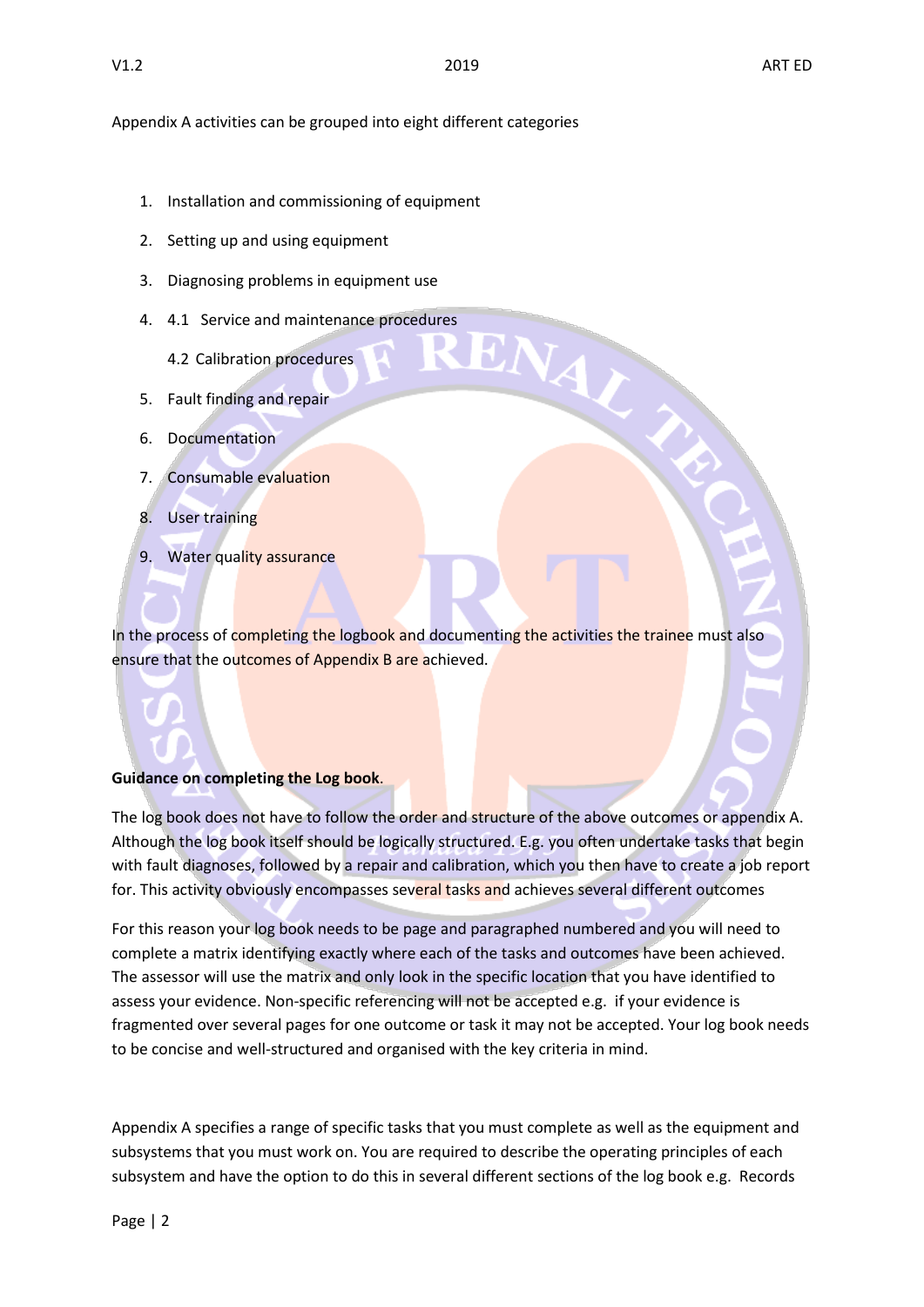on maintenance, calibration or repair. You only need to describe the specified subsystems (as well as any alternative systems where specified) once in the log book.

You should make use of photos of your activity as well as equipment records etc. to evidence your activity.

General Guidance on Part B

As this section is concerned predominantly with practical competence it is unlikely that it could be achieved without successful completion of manufacturers training courses.

Trainees should also make use of any formal user training either from the manufacturer or from clinical staff where they are based

It is also not likely to be able to complete this section without extensive involvement in service and repair on equipment which covers the criteria in appendix A. However if there are some aspects that you are concerned with please discuss this with your regional assessor to see what options are available. In some circumstances simulated faults (as commonly used on training courses) may be sanctioned by the assessor. However this would be limited as the log book should consist predominantly of experience in a real work environment.

Founde

Appendix A

1 Installation and commissioning

Range of equipment

- 1. Dialysis Machines
- 2. Portable RO

#### Range of activity

- i. Acceptance testing
- ii. Site assessment
- iii. Installation
- iv. Configuration
- v. Testing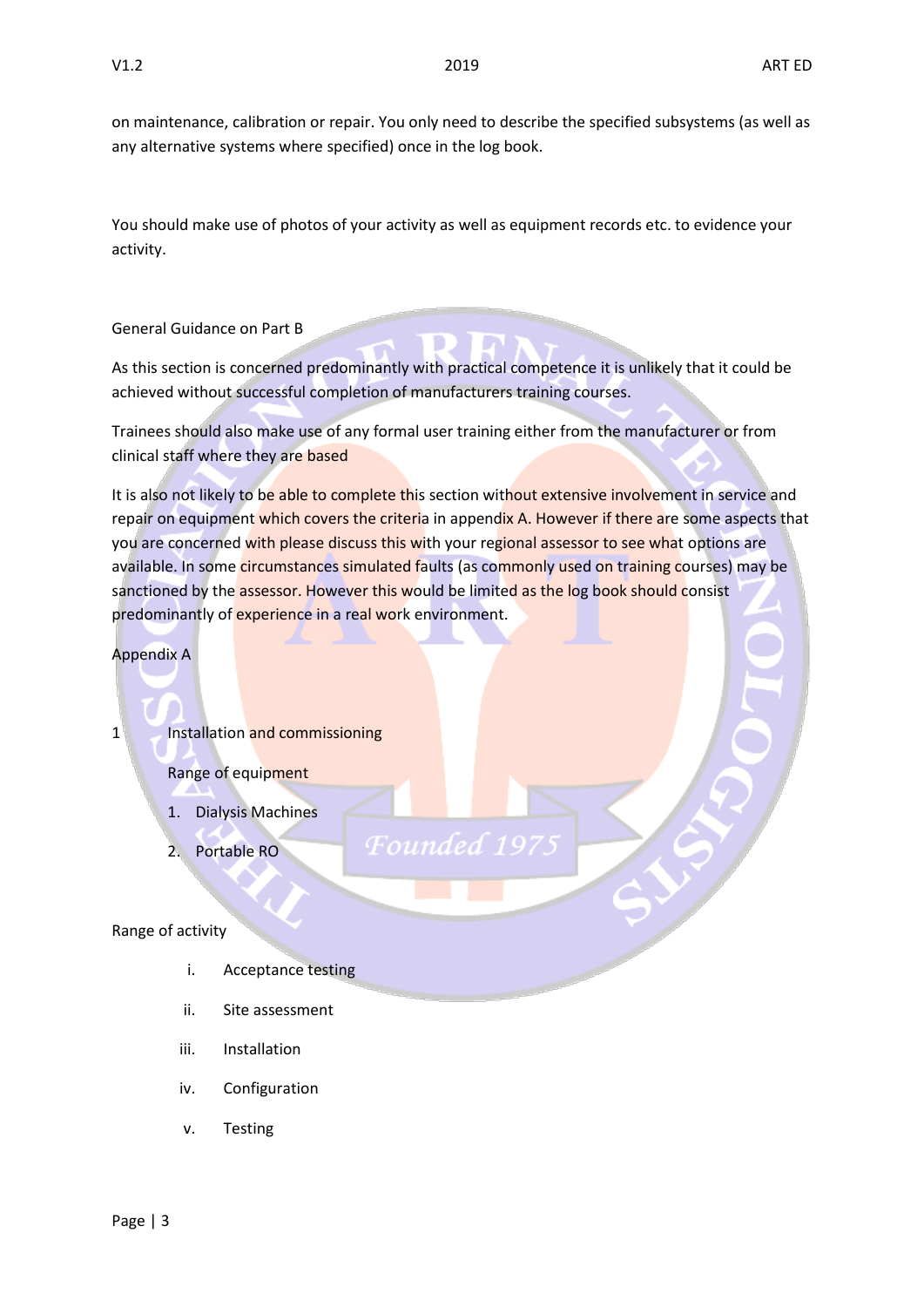2a &8. Setting up and using equipment and user training

(Some of this content integrates with section 2.3 of part A of the training scheme).

Range of equipment

- 1. Two different models of dialysis machine
- 2. Portable RO

#### Range of activity

ENAL i. HD and HDF treatment modes ii. Single needle and double needle configuration iii. Set up and priming of a dialysis machine iv. Setting parameters for patient treatment v. Setting up treatment profiling options vi. Accessing treatment data (e.g. BVS/ KT/V) vii. Setup or verify automatic heat disinfection parameters viii. Carry out full range of disinfection methods

2b. Setting up and using equipment (no user training)

Range of equipment (set up and using equipment only)

- 1. Pre-treatment
- 2. RO Unit

Range of activity

- i. Set up or verify booster pump pressure switch settings
- ii. Set up or verify softener and carbon cylinder head settings
- iii. Set up or verify operating parameters on RO unit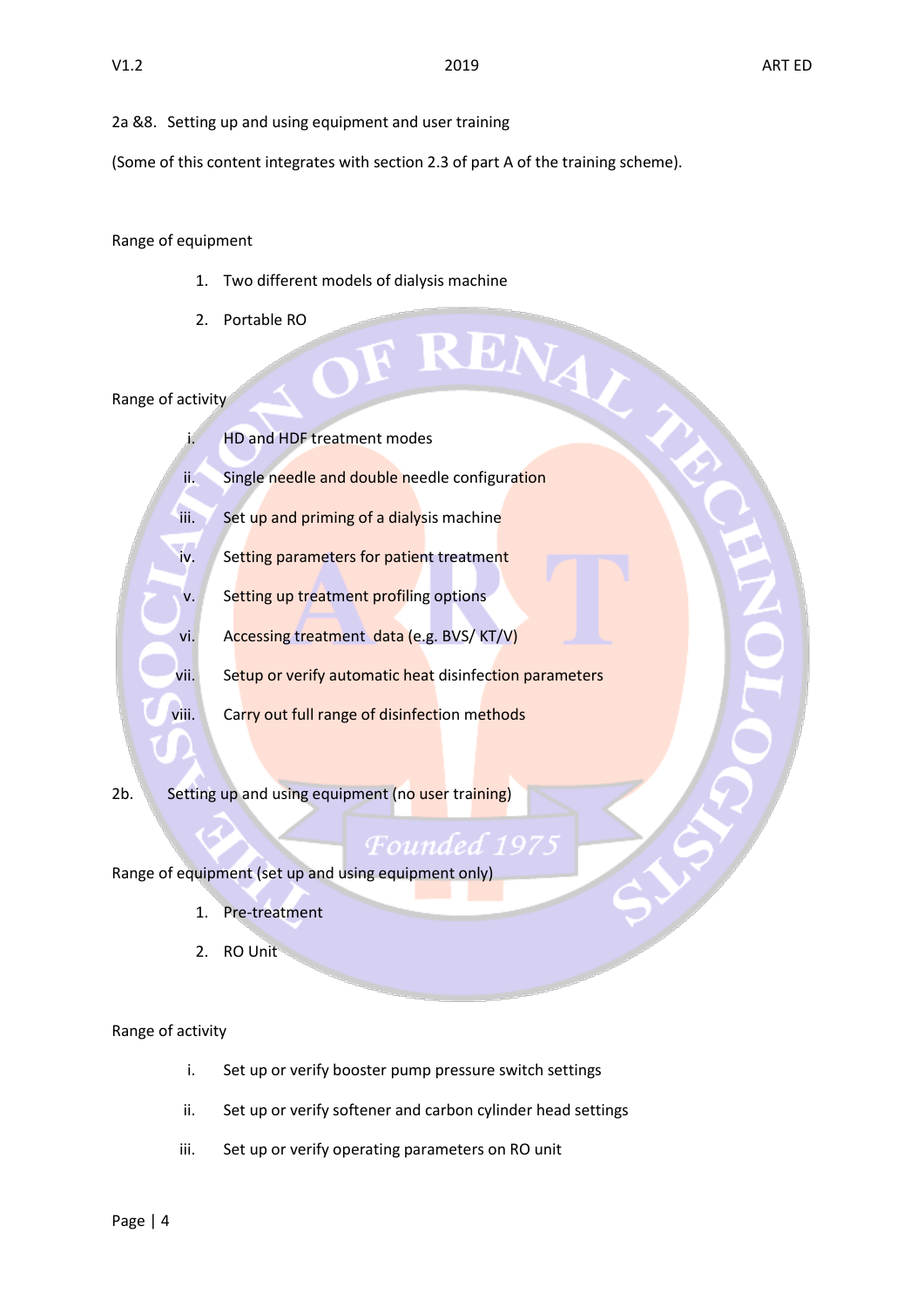iv. Set up or verify auto disinfection parameters on RO and any associated plant

OF RENAY

v. Carry out manual disinfection procedure

3 Diagnosing problems in equipment use

Range of equipment

- 1. Two different models of dialysis machine
- 2. HD and HDF treatment modes
- 3. Single and double needle configurations
- 4. Portable RO

#### Range of activity

#### **Identifying**

- i. User errors machine setting errors
- ii. User errors -line and consumables set up

Founded 19

- iii. Damaged consumables
- iv. Blood line obstructions
- v. Actual equipment faults

4 - 6 Service maintenance, fault finding and repair, calibrations, job reporting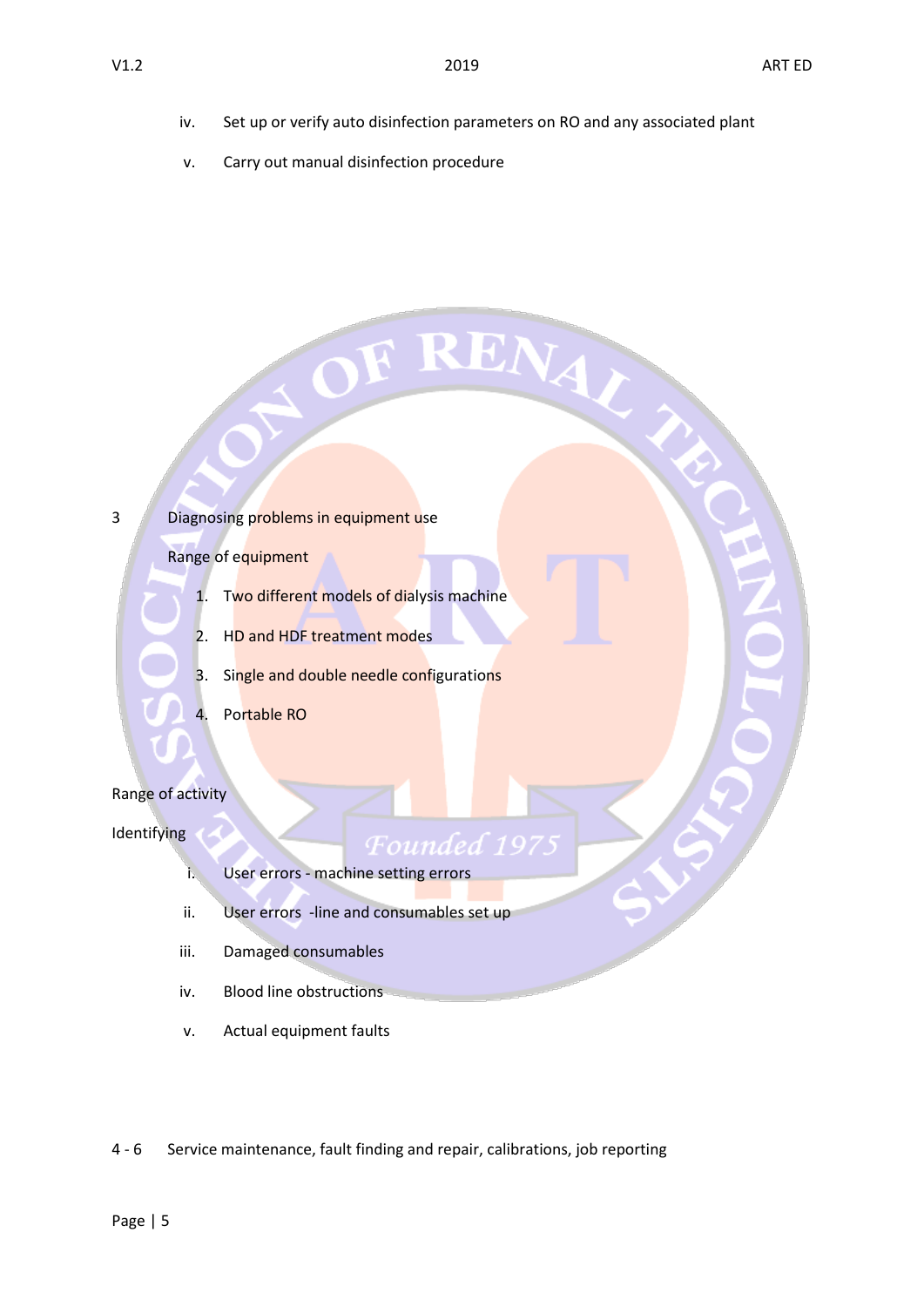#### Range of equipment

- 1. Two different models of dialysis machine
- 2. Portable RO units
- 3. Water treatment plant

#### Range of subsystems covered

#### Dialysis machines

- ubsystems covered<br>achines<br>i. Main water inlet and heating control block.
- ii. Concentrate preparation
- iii. Machine fluid flow regulation
- iv. Patient fluid removal regulation (HD and HDF modes)
- v. Infusate control (HDF)
- vi. Blood Leak protection
- vii. Blood flow control
- viii. Heparin delivery system
	- ix. Air detection
	- x. Patient connection/ Treatment mode detection

### **Founded 1975**

#### Water treatment plant

- 1. Power distribution panel
- 2. Pre-treatment
- 3. RO unit
- 4. Heat disinfection Unit

#### Range of activity

i. PPM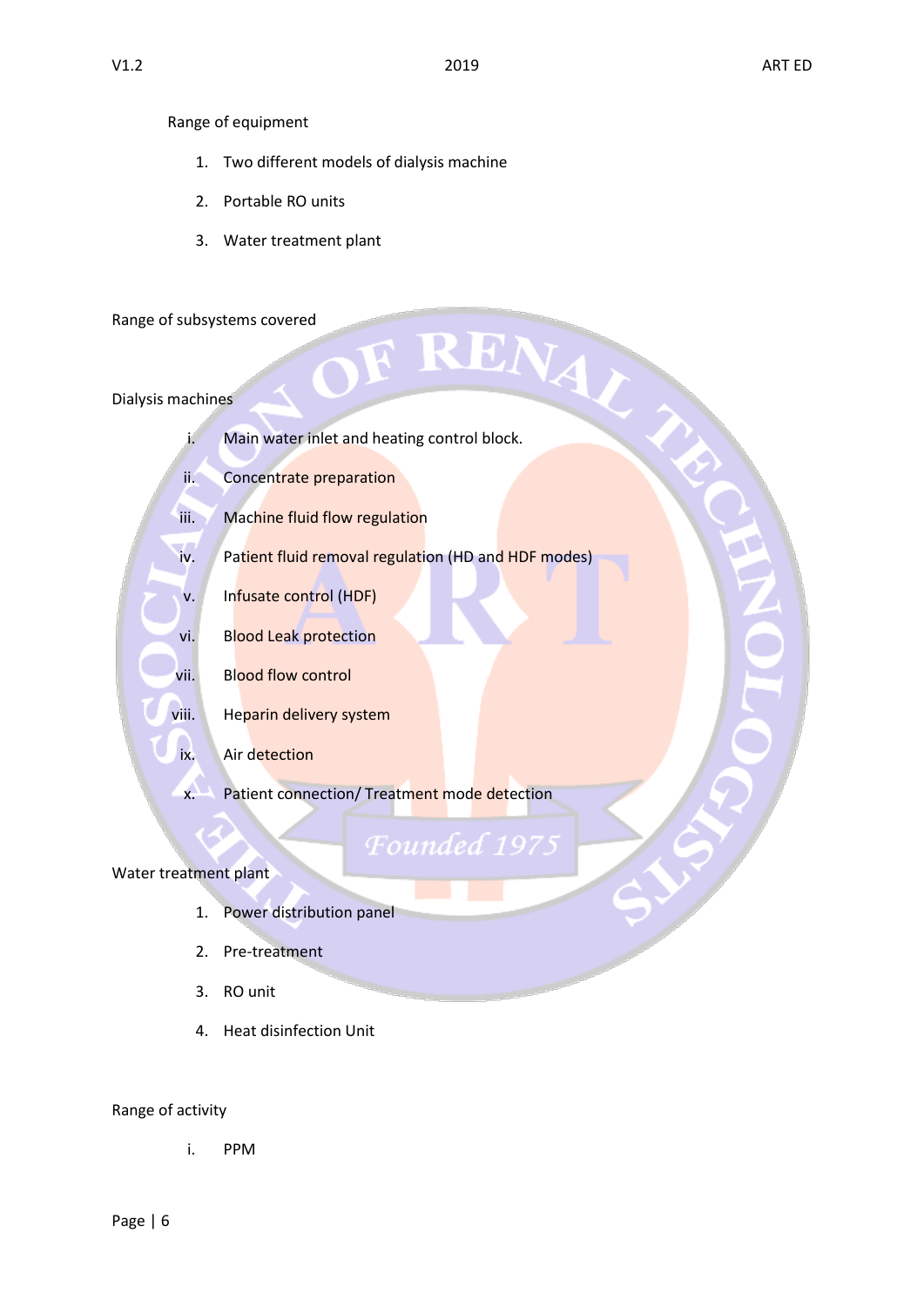F RENAY

- ii. Fault diagnosis
- iii. Repair
- iv. Calibration
- v. documentation

7. Consumable evaluation

Range of products

- 1. Dialysers
- 2. Blood lines
- 3. Concentrates

#### Range of activity

i. Evaluation – performance quality and biocompatibility

Foundea

ii. Alternative selection

#### 9. Water quality assurance

#### Range of activity

- i. Chlorine and harness testing
- ii. Microbiology and Endotoxin testing
- iii. Water chemistry testing
- iv. Contingency planning for non-complaint results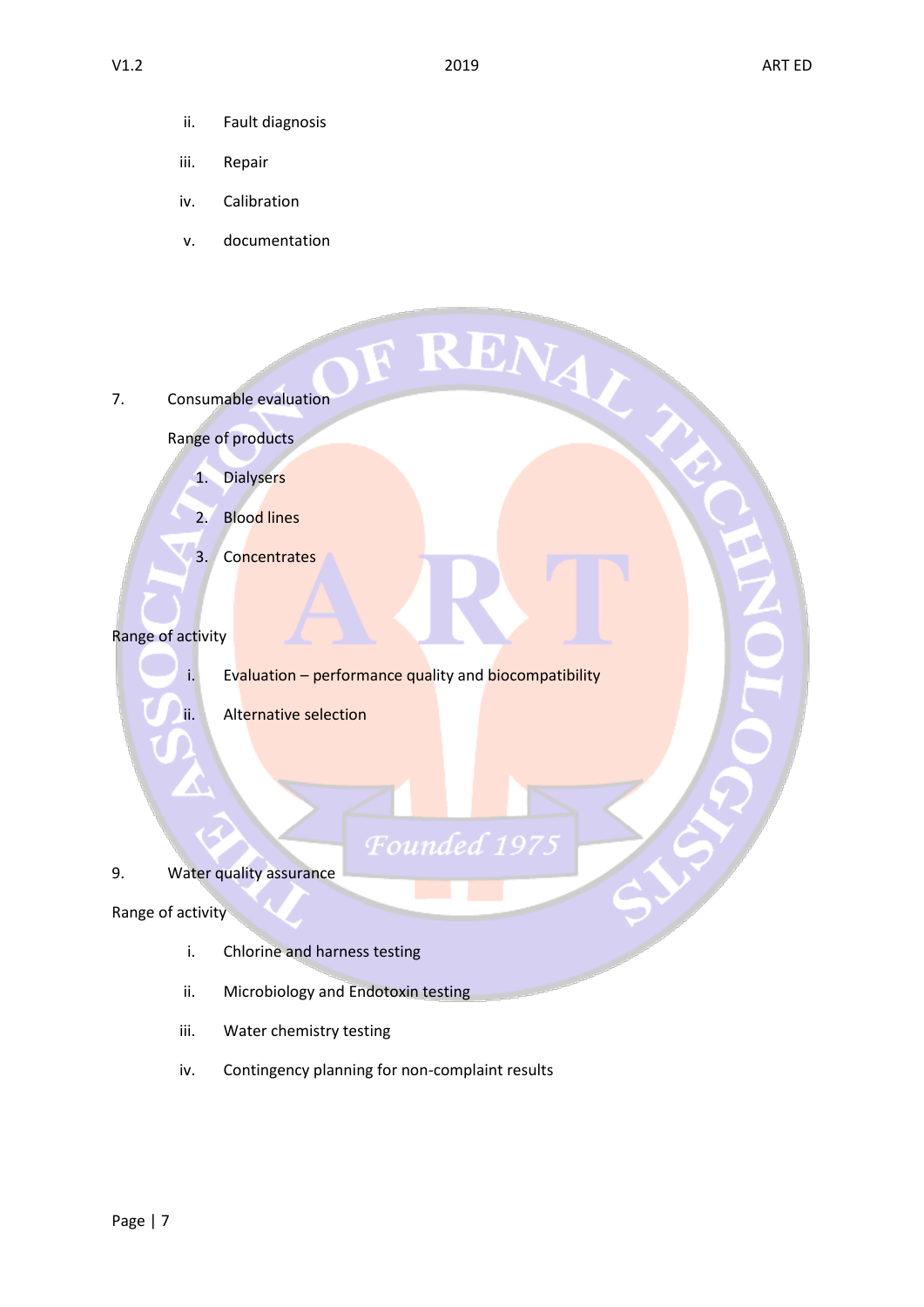Appendix B Competency outcomes

#### **A Installation and commissioning of equipment**

O.1.1 The trainee must explain how they have assessed the environment for

- General Health and safety requirements
- Suitability of environment for intended use
- Adequacy of supply services at location

O1.2 The trainee must demonstrate an understanding of the purpose of all of the commissioning activity they describe in their log book.

O.1.3 The trainee must demonstrate an understanding that treatment parameters etc. need to be set for a particular unit or patient.

### **B**

#### **B.1 Setting up and using equipment**

The trainee needs to demonstrate the following to the verifier in order to get this section validated

O.2.1.1 The trainee is competent to set up equipment and is familiar with setting up for routine usage at the centre.

O.2.1.2 The trainee is familiar with common user alerts that occur at the unit and can respond appropriately

O.2.1.3 The trainee is familiar with the operating manuals and can reference them efficiently to set up infrequently used modes and identify uncommon user alerts.

O.2.1.4 The trainee must give examples of common Haemodialysis machine operation alarm conditions and the corrective measures.

O.2.1.5 The trainee demonstrates an awareness of needle selection criteria

#### **B.2 User training**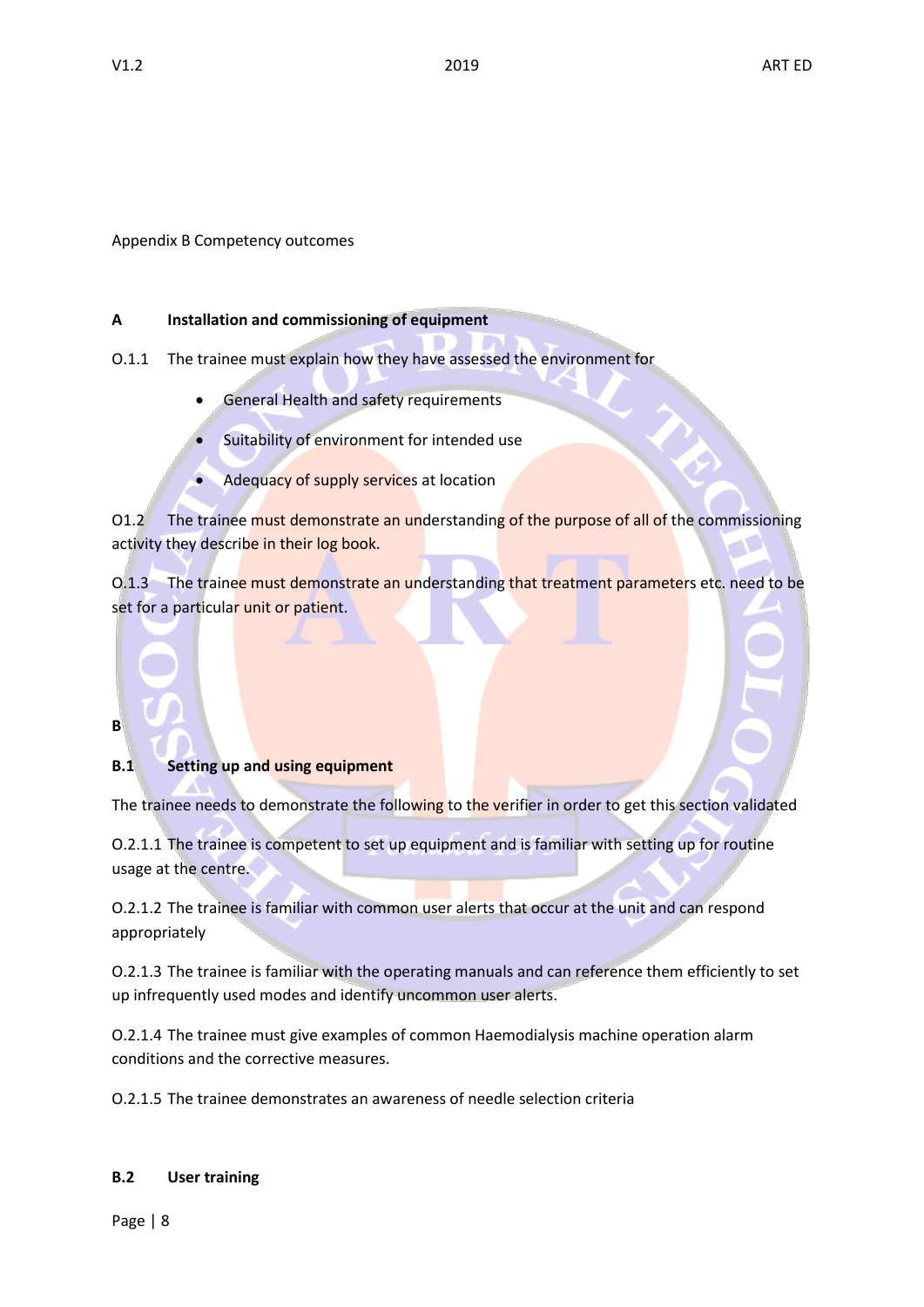O.2.2.1 The trainee delivers the user training in a simple clear and consistent manner.

O.2.2.2 The trainee puts the user at ease

O.2.2.3 The trainee invites questions from the user and takes measures to clarify they have understood

O.2.2.4 The trainee adapts their approach to meet the needs of the individual user

#### **C Diagnosing problems in equipment use**

This section relates to situations where technicians are called investigate issues in the use of equipment from equipment users.

Important

In units where technicians are required to diagnose problems during treatment there must be clearly established protocols to ensure this is done in a safe and controlled manner.

The trainee should be accompanied by an experienced senior technician who is fully aware of all of the relevant protocols and can intervene if required to ensure that there is no compromise to patient safety. The trainee should verify any proposed actions with the senior technician and nursing staff before initiating them.

At the beginning of this section in the log book:

O.3.1 The trainee must describe the protocols in place at their unit

O.3.2 The trainee must describe the initial assessment/checklist that they use to determine that it is safe in each case to continue treatment while diagnosing the fault. They should also state any circumstances that would have lead them to request immediate discontinuation of treatment.

O.3.3 The trainee must describe treatment parameters that can be adjusted to assist their diagnosis and the involvement required from nursing staff in this process. They should also highlight potential hazards from adjusting treatment parameters.

O.3.4. For each event logged the trainees must:

- a) Describe the mode of operation of the dialysis machine and the expected behaviour of the machine. (For subsequent faults in the same operating mode the trainee can refer back to a previous log entry).
- b) Describe the observed behaviour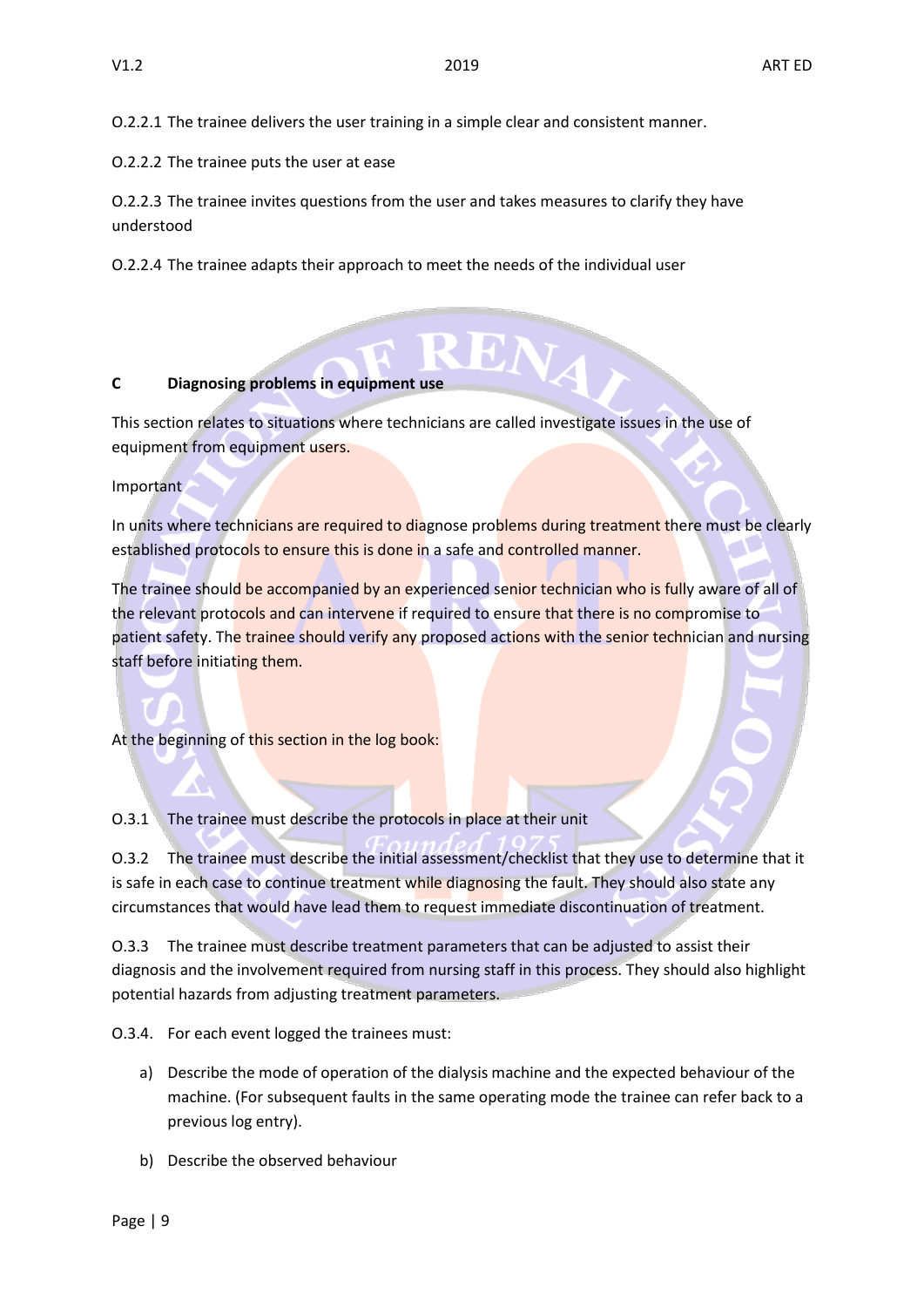- c) Explain step by step how they diagnosed the fault.
- d) Describe the corrective action

#### **D Service maintenance, fault finding and repair, and calibrations**

O.4.1.1 In completing this section the trainee must describe the operation of all of the subsystems referenced in section D this can be integrated in the descriptions of calibrations, repairs, servicing etc. on each of the subsystems. Note this need only be done once for each subsystem.

0.4.1.2 For the dialysis machine the trainee should first present an overview of the systems it is made up of incorporating

- a. Description of the blood monitor control and associated safety features.
- b. Description of the heparin delivery and control system.
- c. Description of the fluid monitor control and associated safety features.

#### **D.1 Service and maintenance procedures**

At the beginning of this section the trainee should describe,

O.4.2.1 The requirements for routine service and maintenance in terms of verification procedures and preventative measures.

O.4.2.2 The risks of introducing faults during maintenance activities and therefore the important of post service verification and safety checks.

O.4.2.3 The various sources that set the maintenance procedures and intervals and. (Sections 5 and 6 of Part A have some relevance to this outcome).

O.4.2.4 The implications of compliance/non-compliance with 0.3.3 with regard to liability in equipment use

For each activity

O.4.2.5 The trainee should describe the purpose of the action being taken

O.4.2.6 Describe undesirable outcomes that could be caused be mistakes in carrying out each procedure

#### **D.2 Calibration procedures**

Page | 10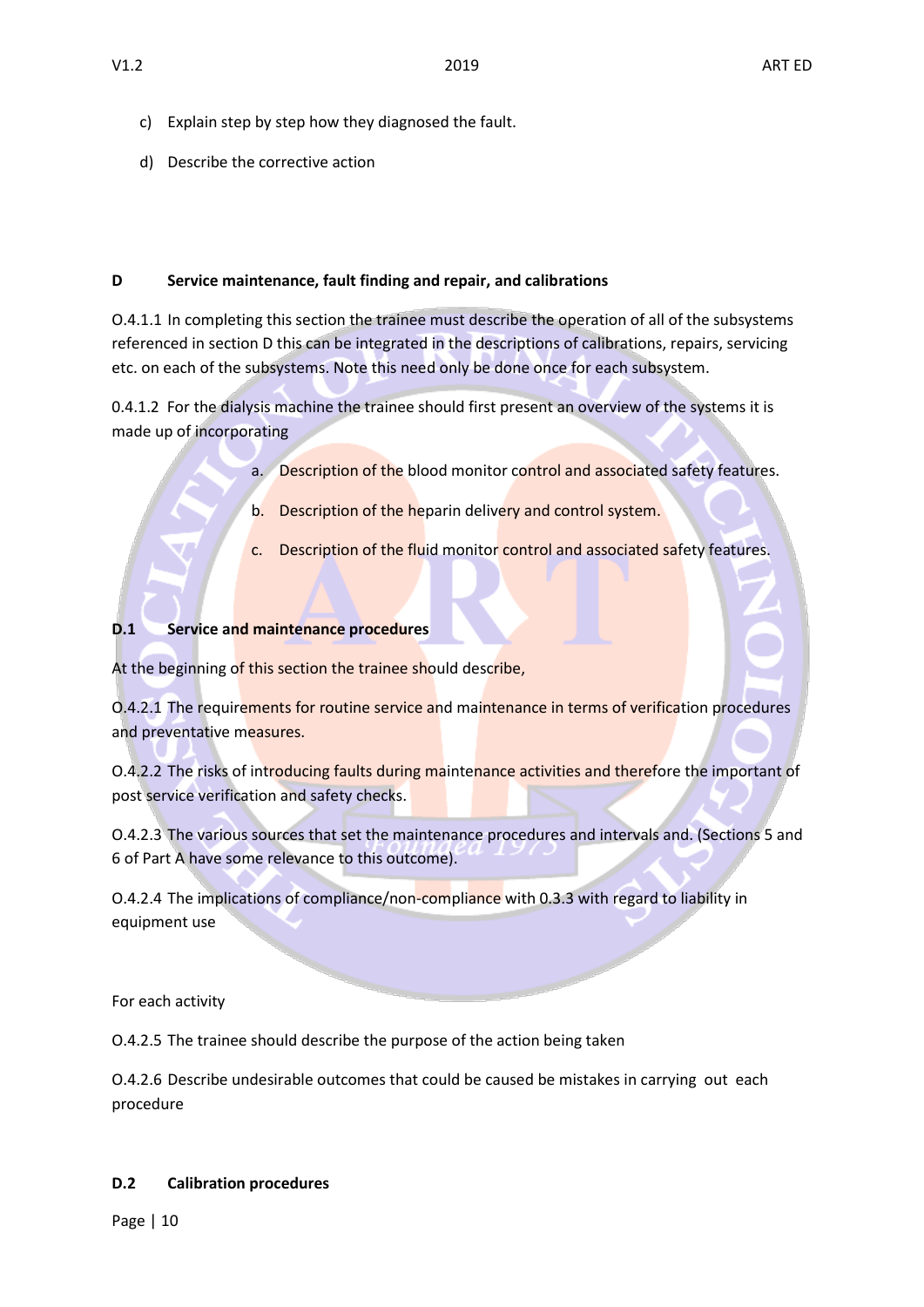O.4.3.1 The trainee must demonstrate their understanding of the need for calibrated reference instruments and traceability.

O.4.3.2 The trainee must demonstrate their understanding of the need to ensure calibrations are performed under the specified operating and environmental parameters.

O.4.3.3 The trainee must give examples of when calibrations may need to be carried out in addition to routine maintenance.

O.4.3.4 Describe undesirable outcomes that could be caused be mistakes in calibration.

#### **D.3 Fault finding and repair**

O.4.4.1 The trainee should clearly identify the fault symptoms

O.4.4.2 The trainee should identify anomalies and describe their fault finding procedures step by step (including any actions that were unsuccessful in diagnosing the fault).

O.4.4.3 The trainee should clearly describe the remedial action that they took and any post-repair calibrations, verifications or tests carried out.

#### **D.4 Documentation**

These outcomes have links to section 4 of Part A. The trainee should include examples of service sheets and job reports safety tests etc. completed after service or repair.

The trainee should annotate these to show

- O.4.5.1 Clear description of fault reported
- O.4.5.2 Clear identification of the fault that was found
- O.4.5.3 Clear description of remedial action
- O.4.5.4 Lists of parts used and asset ID for test/ reference instruments used
- O.4.5.5 Completed service sheets where appropriate

#### **E Water quality assurance**

This topic is comprehensively covered in Part A section 3. The log book entries just require evidence of actually carrying out the range of activities specified in appendix A

O.5.1 The trainee must produce work records to evidence their activity of the tasks specified in appendix A and which are consistent with the requirements stated in Part A section 3

Page | 11